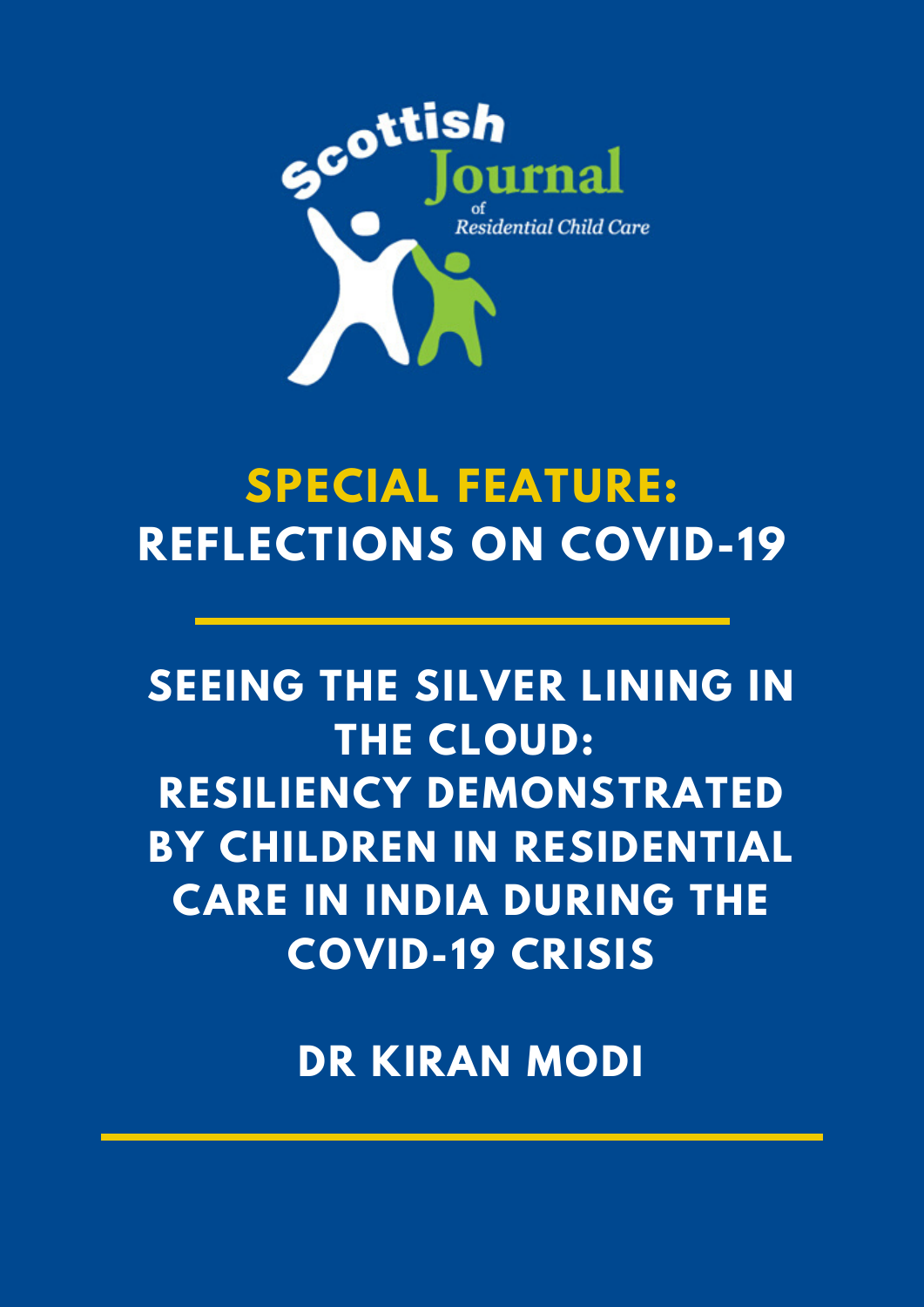Scottish Journal of Residential Child Care SJRCC Special Feature: Reflections on COVID-19

### Seeing the silver lining in the cloud: Resiliency demonstrated by children in residential care in India during the COVID-19 crisis

#### **Kiran Modi**

#### **Abstract**

The main priority during the COVID-19 emergency for Udayan Care, an NGO based in Delhi, India, is to quickly assess the risks and take steps to mitigate them so that the children and youth in the care system, and the care leavers, already unsupported and left in the lurch, do not succumb to the harsh realities caused by the pandemic. This article describes ways in which children and staff have been adapting to the difficult circumstances they are facing.

#### **Keywords**

COVID-19, lockdown, child and youth care, childhood trauma, India

#### **Corresponding author:**

Dr Kiran Modi, [advocacy@udayancare.org](mailto:advocacy@udayancare.org)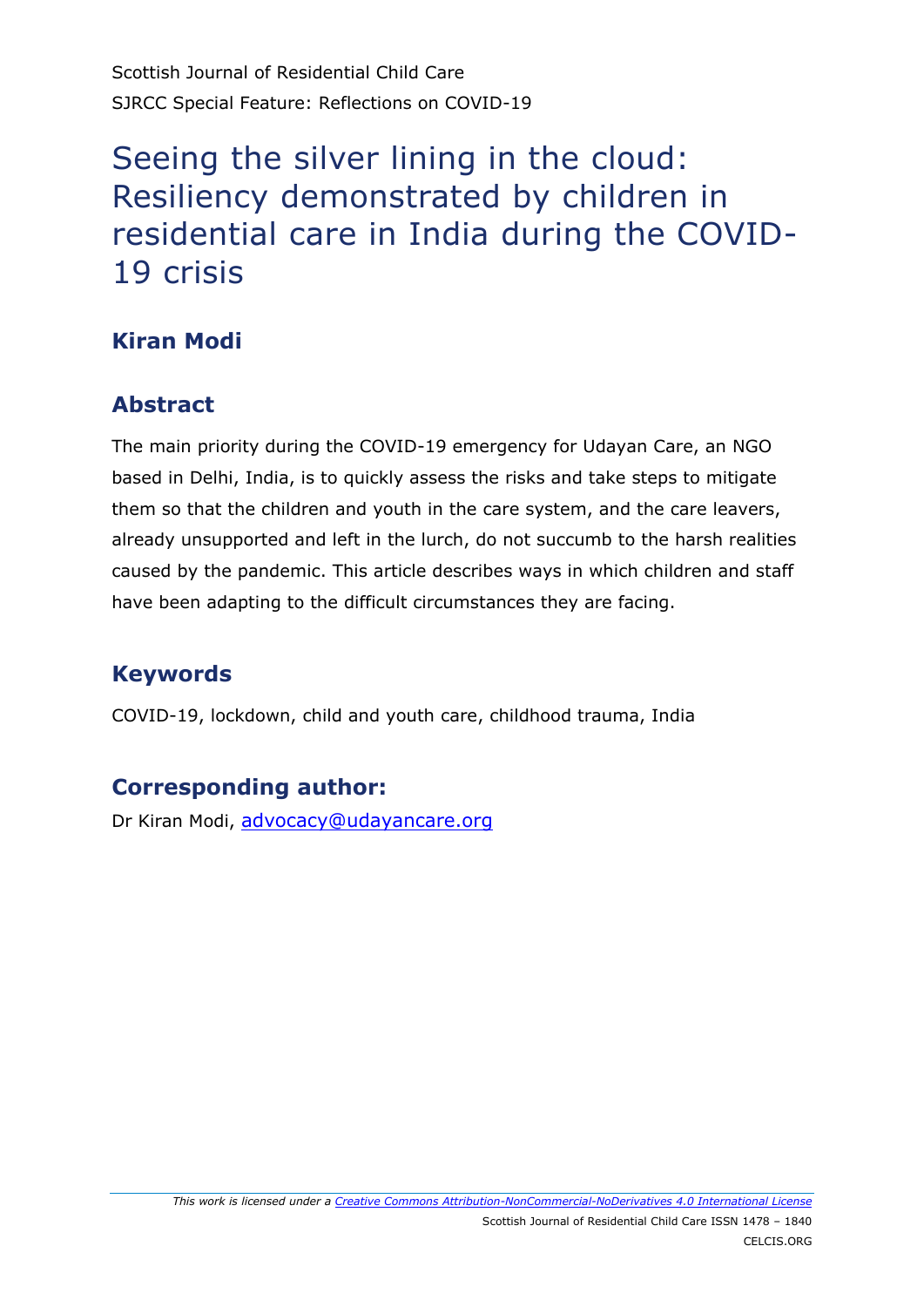As practitioners of child and youth care for over 26 years now, at [Udayan Care](http://www.udayancare.org/) we are experiencing the kind of an unprecedented global crisis that has left everyone deeply impacted and wounded. We see more cases being reported, more severe problems every day, greater lockdowns, businesses shutting down, people getting laid off, jobs getting scarcer, communities of daily wage earners and migrant labourers locked down in big cities, with no work, no home and affected by hunger. As the situation seems to be getting gloomier by the day, children become more vulnerable.

For children in such difficult circumstances even in normal times it is always a crisis, but what we face now and in times to come, is not just a global health crisis; it is severely affecting each and every aspect of life. It will increase the responsibility of people like us, child and youth care workers, as we continue to work with the most vulnerable cohort. The main priority is to quickly assess the associated risks and take steps to mitigate them so that the children and youth in the care system, and the care leavers, already unsupported and left in the lurch, do not succumb to the harsh realities caused by the pandemic and are enabled to maintain their balance. Having said this, it is not a one-off job; it calls for daily vigilance, as there is no play book or 'standard operational procedures' to manage this. It also calls for a constant state of preparedness to mitigate all the risks of unimaginable harms, and to ensure physical safety and availability of essential commodities like food, medicines, and timely addressing of the everrising mental health issues of children, youth and staff.

Children who live in settings that are not their biological families are likely to have experienced early childhood trauma, deprivations of all kinds and met with human depravity of different shades. The slightest trigger can send them to critical re-traumatisation. To be able to prevent this, in the face of the rising issues caused by the pandemic, it remains critical that we carry out proper assessments and effective interventions to keep the trust of children and care givers.

The COVID-19 global pandemic has affected the lives of everyone. These difficult times have shown adults how quickly life could suddenly come to a halt. For children and youth, especially those already vulnerable and in receipt of support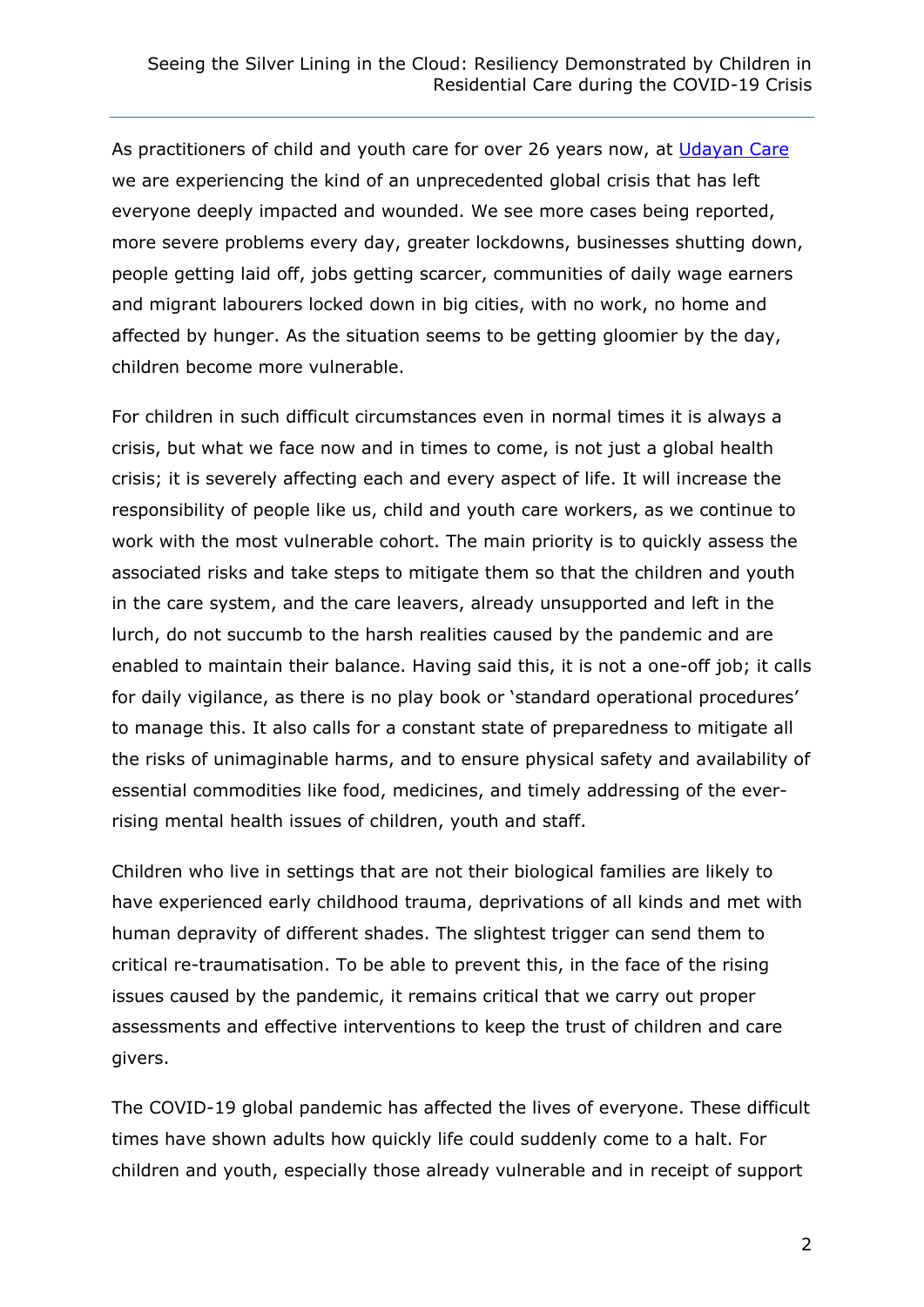by organisations such as Udayan Care, it has shown them an unprecedented challenge, touching their lives more closely than they can express. For children living in children's homes under the juvenile justice system, at Udayan Care we had to immediately shift our priority and attention to the 200 children staying with us across our 17 small group homes in four states of India. Thankfully, the model of keeping fewer children in our homes and locating our homes in the middle class neighbourhoods has paid off really well during this crisis. The first step undertaken was to access all the advice and guidelines issued by various agencies and strictly comply with them. As such, one of the first steps taken across all our homes was to prevent entry of volunteers and mentors.

The support staff in a timely manner and on a daily basis was able to ensure that no home was falling short of essentials and required commodities. We coordinated with the municipal corporations to facilitate the fumigation of all of our settings. Support was welcomed from a range of 'Good Samaritans', but the dedication of our care givers was outstanding during this crisis. The response and sensitivity of the child protection professionals also was unprecedented, as each agency kept coming forward to extend support, remotely and over the phone. To share a story, when one of our children in a Delhi home was affected by symptoms of fever, and the caregivers' efforts to take the child to the local hospital did not materialise, we had the district child protection officer arrange for a government hospital doctor to speak to the child over the phone, interpret the symptoms and provide immediate medical advice.

The creative side of our children was at its best, with most of them engaging in making drawings and illustrations around COVID-19, depicting what they understood from the present crisis and their hope of being able to put up a united fight against it. They have come up with Corona stories, Corona poems, Corona quizzes, and even Corona theatre. Our counsellors and educators constantly engaged with the children, keeping them occupied with educational materials and telephone counselling as and when needed. The care givers were asked to pay special attention to those children who already had mental health concerns, ensuring that their emotional distress was not any higher. All mentors, social workers, and counsellors were always in touch giving them ideas, hearing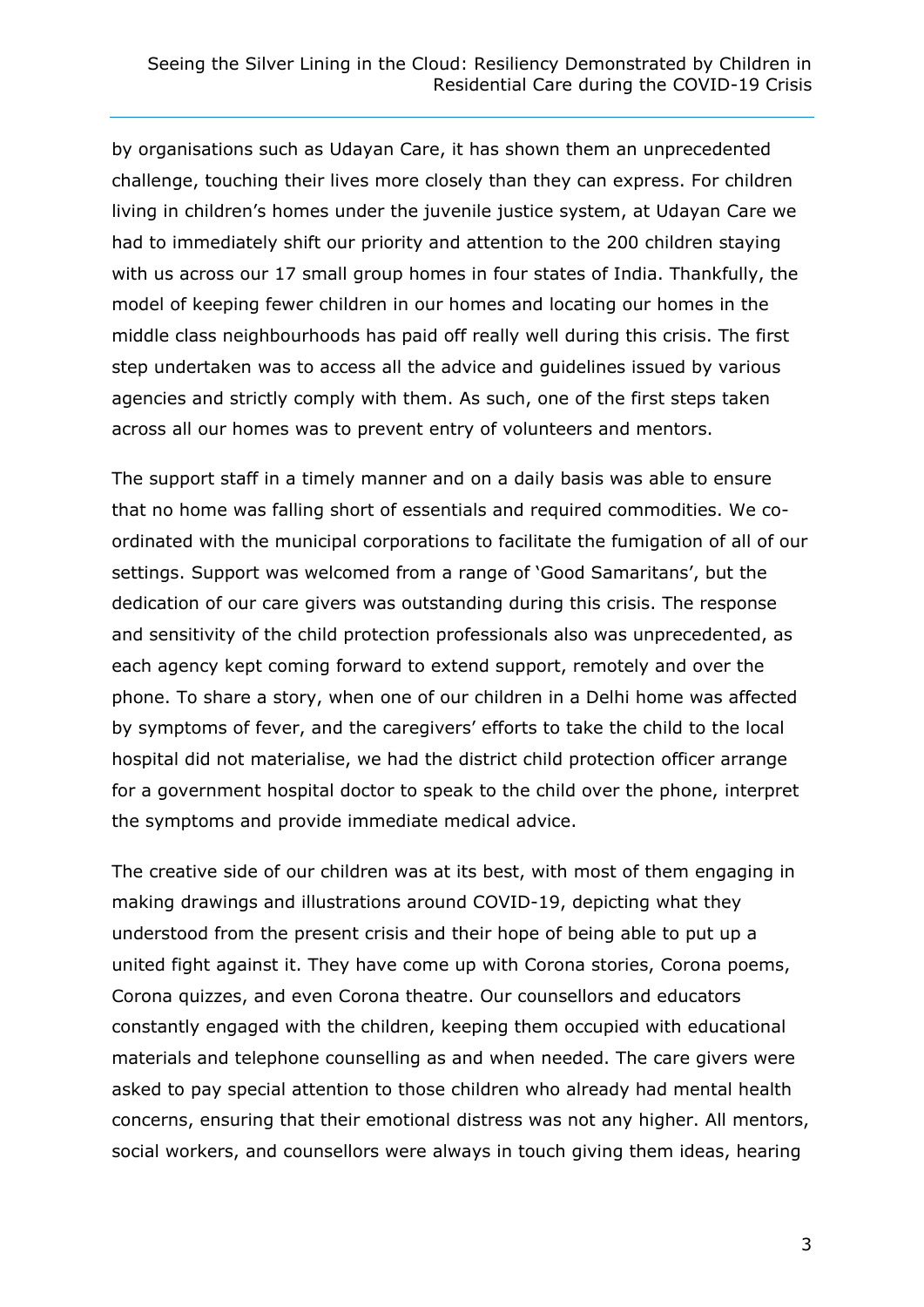them patiently, allaying any anxieties and misconceptions about precautions that they may pick up from the inevitable WhatsApp videos.

To ensure that our home staff had clear instructions on their roles and responsibilities, we put together a Standard Operating Procedure (SOP) for managing child care during COVID-19. This SOP reflects the unique and critical role that a children's home can play in times of emergency with the aim of ensuring the continuing development and wellbeing of our children. Our children have been able to beautifully deal with the challenges and adapt to a new way of life, showing far more emotional bonding with each other. The little steps each one took has helped maintain a positive environment and see the silver lining, as they say.

The youth who have left care and are living on their own relied heavily on their support group. Being teenagers, and already living in difficult circumstances, this crisis has made their lives even harder. With offices and colleges closed, these young care leavers are missing out on the little social support they had. Keeping the connection through technological modes has helped us keep them motivated, reducing their anxieties and feeling of isolation. One of our care leavers shared as follows:

..anxiety around COVID-19 is completely understandable, but the Zoom meetings with CLAN [support group] members made me feel I am not the only one experiencing this and that I have my friends around me. I now know that there are many things we can do together and be safe and engage even as we practise social distancing.

Others shared how they have understood the meaning of being kind with oneself and with others. The youth were able to see positive aspects, even during this difficult time. Positivity has to drive us and in the words of a care leaver from India:

COVID-19 is with us for now. Life changes have come upon us, with huge changes in ways of living and daily routines, changes in work practices, Right now we can't say when we will free from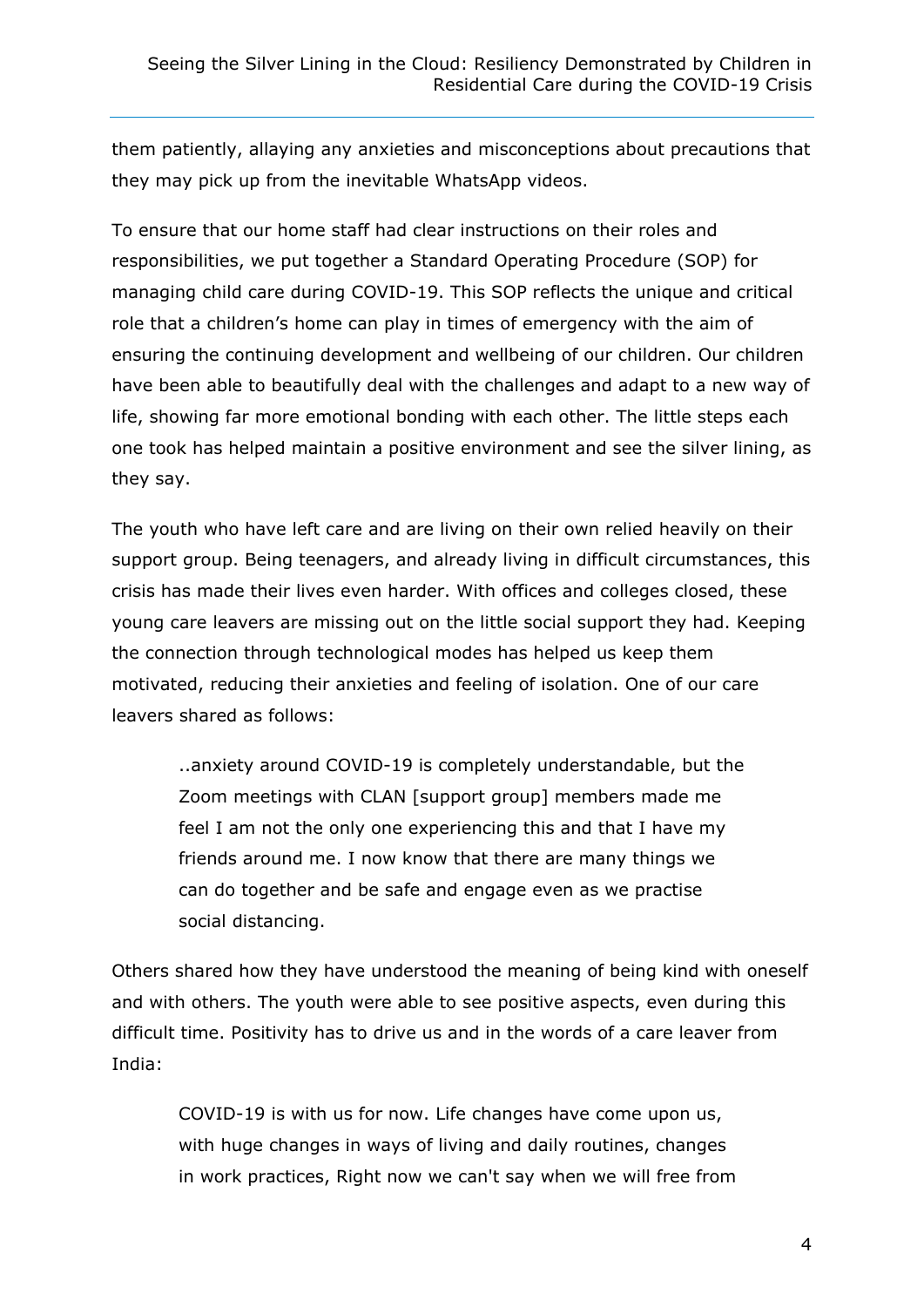this epidemic, but as we know that it only takes a small amount of light to break through darkness, looking for better change.

Our small efforts, alertness and quick decisions as child and youth care practitioners have helped in effectively coping with the crisis and mitigating the risks to children and young people who are already living in the toughest of circumstances. These times have reinforced our belief that working with children and youth always brings energy and positivity and that we get more than what we give to them. In the words of one of our children:

These are times when everyone is appearing troubled and we can do nothing to avoid them. But we should not be afraid of change and must adapt quickly to the new norms of life and deal with the situation positively, after which joyous times will come back.

These tough times have shown us that there are silver linings and working with children and youth in such times helps us discover our strengths as a family. Care leavers, who always had difficulty in getting jobs, will again be hugely deprived compared to other youth in India, who may still have some family support. Lack of jobs may increase homelessness and other issues. As a society we should start creating strategies to overcome this.

We hope to continue to receive the same and perhaps more committed support from duty bearers, various state agencies, child protection professionals on the ground, schools, communities, and last but not the least, our donors. With the long-lasting adverse effects of COVID-19 on the global economy, we are already seeing a dip in donor commitments. It is our view that government will need to step in and support voluntary efforts, which is a huge sector in India, as compared to the West. In addition, more innovative practices in fund raising will need to be evolved to keep the cogs of the wheel well-oiled and running.

Finally, making the paradigm shift from institutional care towards successful family and community based care, to which India started committing itself more forcefully only recently, may take a dip for the time being. Increased poverty and loss of livelihoods will mean reduced capacities of families to care for their children and steps to prevent separation of children from their families and to